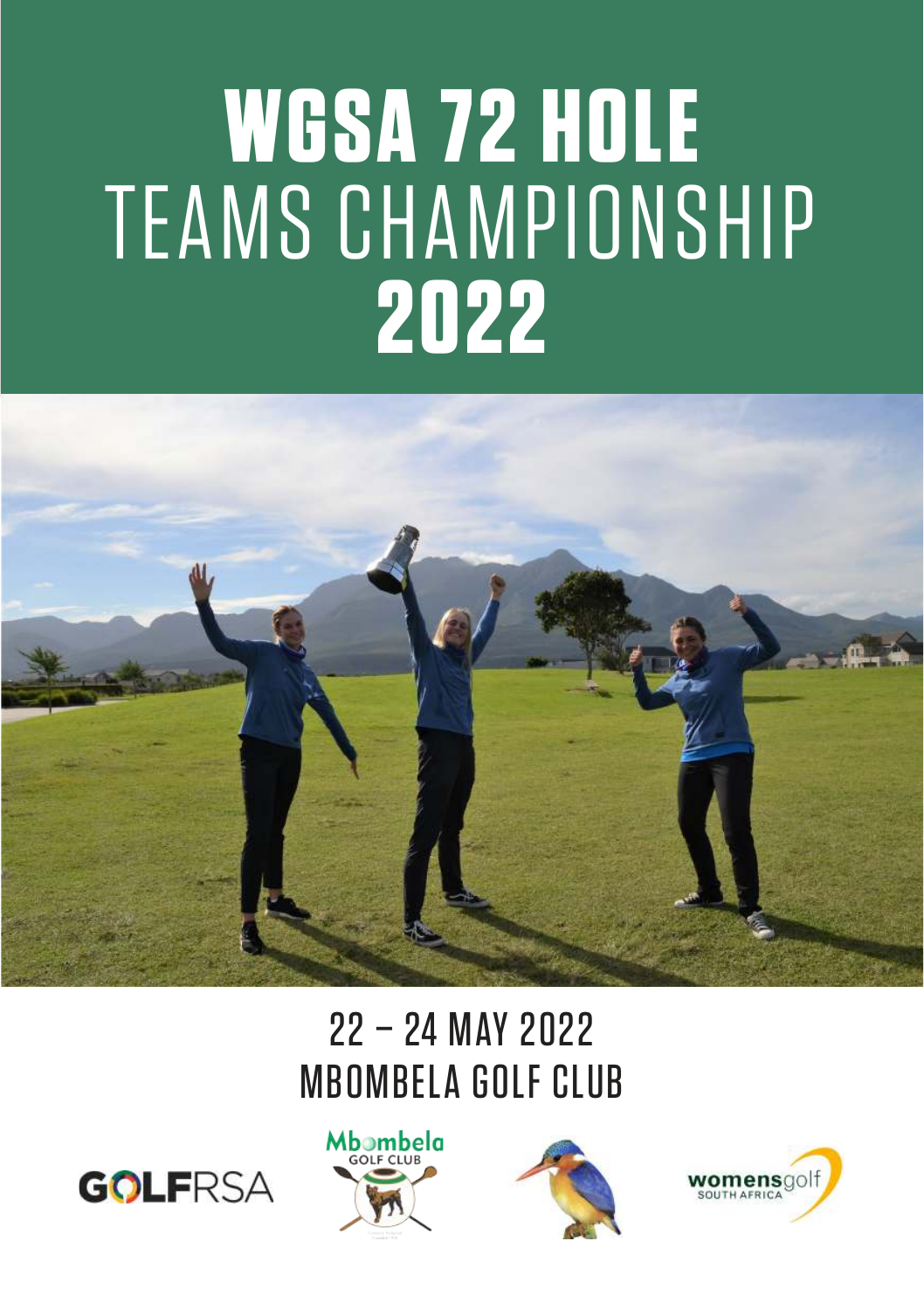The prestigious 72 Hole Teams Championship is one of our three major national inter-provincial championships and it gives us great pleasure to welcome all the Players, Managers, supporters and spectators. The presence of South Africa's top amateur golfers, eager to compete for the Swiss Team Trophy and the Challenge Trophy and the opportunity to earn GolfRSA and World Amateur Golf Ranking points underlines the status of this event.

Mbombela Golf Club prides itself on being the "ultimate bushveld golfing experience" and you will see at the 18th green the statue of the legendary Jock of the Bushveld, a Staffordshire bull terrier cross who accompanied his owner Sir James Percy FitzPatrick on his pioneer PRESIDENT<br>A travels though the Lowveld. Mbombela Golf Club (previously known as womens colle sollin AFPICA Nelspruit Golf Club) was founded in November 1928 and moved to its present location in 1939 where you will experience the Bob Grimsdell design of a true bushveld course.

Our sincere thanks to the members of Mbombela Golf Club for their hospitality and allowing us the use of their course this week. To Alida Schoeman and Mpumalanga Golf Union your assistance with all the preparations and trademark hospitality and welcome is quite amazing and we thank you.

As we continue to navigate the COVID-19 pandemic, we ask that everyone diligently observe the GolfRSA Tournament Risk Mitigation Plan which is in place so as to stage a safe and successful event, where golf is the winner.

We wish all the teams a memorable championship and look forward to seeing some exciting, competitive golf played in the true spirit of the game.

On behalf of the Mbombela Golf Club Ladies section, I extend a warm, Lowveld welcome to the executive of WGSA, and to all the Provincial Presidents, managers and players. It is an honour to share our beautiful Club and Course with you all. I hope you will have the time to take in the natural charm of both the Lowveld and our course. My thanks to our CEO, Darren Plumb and his staff at the Mbombela Golf Club for their hard work and dedication, along with Petri van der Walt, our green keeper, and the course staff. We are so fortunate to get to play golf on a course that we love and it is in such great condition right now. I sincerely hope all of you get to love the course as much as we do.

My thanks to Alida Schoeman and Andy Cason from the MGU for their advice, guidance and support in hosting this event together. Congratulations to all the players who have been selected to represent their Provinces. I wish you the best of golf days whilst you are with us. Good luck to the WGSA executive as you discuss and decide on the future for women's golf in South Africa.

We are so excited to welcome you, travel safely, and we look forward to welcoming you back again someday.





#### SARAH BRAUDE **WOMENS GOLF SOUTH AFRICA**



BARBARA SCOTT LADY CAPTAIN | **MBOMBELA GOLF CLUB**

> Mhambela **GOLF CLUB**

To the Executive Members of WGSA and GolfRSA, team managers and players, I bid you a hearty welcome. On behalf of the Management Committee, members and staff of Mbombela Golf Club, I welcome you all to the friendly Lowveld region of Mpumalanga for your prestigious event. We as Mbombela Golf Club are honoured and privileged to once again be chosen to host a GolfRSA tournament and we welcome you to our beloved club.

 We as the host club, trust you will have an enjoyable tournament with us, both on and off the course and enjoy our natural bushveld setting, small animals, prolific birdlife and majestic trees, of which I hope you do not find yourself behind too often. Our team has been extremely busy preparing the golf course and ensuring the golf experience is to a standard befitting such a grand event.

 I wish all participants happy, good golfing for the days ahead, enjoying the time with your fellow team members. We look forward to welcoming you each day to the club and trust you will leave with fond memories of "the ultimate bushveld golfing experience" and hope to see you on the fairways in the not too distant future.



DARREN PLUME CEO **MBOMBELA GOLFCLUB**

On behalf of Women's Golf Mpumalanga we are delighted to welcome all Provincial players and their managers to the 2022 72-Hole Championships at Mbombela GC - the Ultimate Bushveld Golfing Experience and home of "The Jock". Mbombela, formerly Nelspruit, is known for Jock of the Bushveld, which is a famous book by the South African author Sir Percy Fitzpatrick. It tells of a young man's adventures with his Staffordshire bull terrier named Jock. Jock became one of SA's most beloved dogs. Mbombela is the capital of Mpumalanga. It is a gateway to the Kruger National Park – home to elephants, zebras, rhino and other wildlife. The Lowveld National Botanical Garden features a man-made rainforest. North west of the city is the prehistoric Sudwala Caves, with unusual rock formations. It is an honour to host this event at Mbombela and I would like to take this opportunity to appreciate the assistance and effort made by our Mpumalanga executive, the Mbombela Ladies section and club management for this event. We would like to thank GolfRSA and their committee for organising this amazing tournament. We thank Mbombela GC for giving up their beautiful course during the tournament. Congratulations to the players for representing their Unions and we wish you the very best of luck this week. Enjoy the golf course and the camaraderie and savour the chance to play tournament golf at a wonderful venue.



ALIDA SCHOEMAN PRESIDENT **MPUMALANGA LADIES GU**

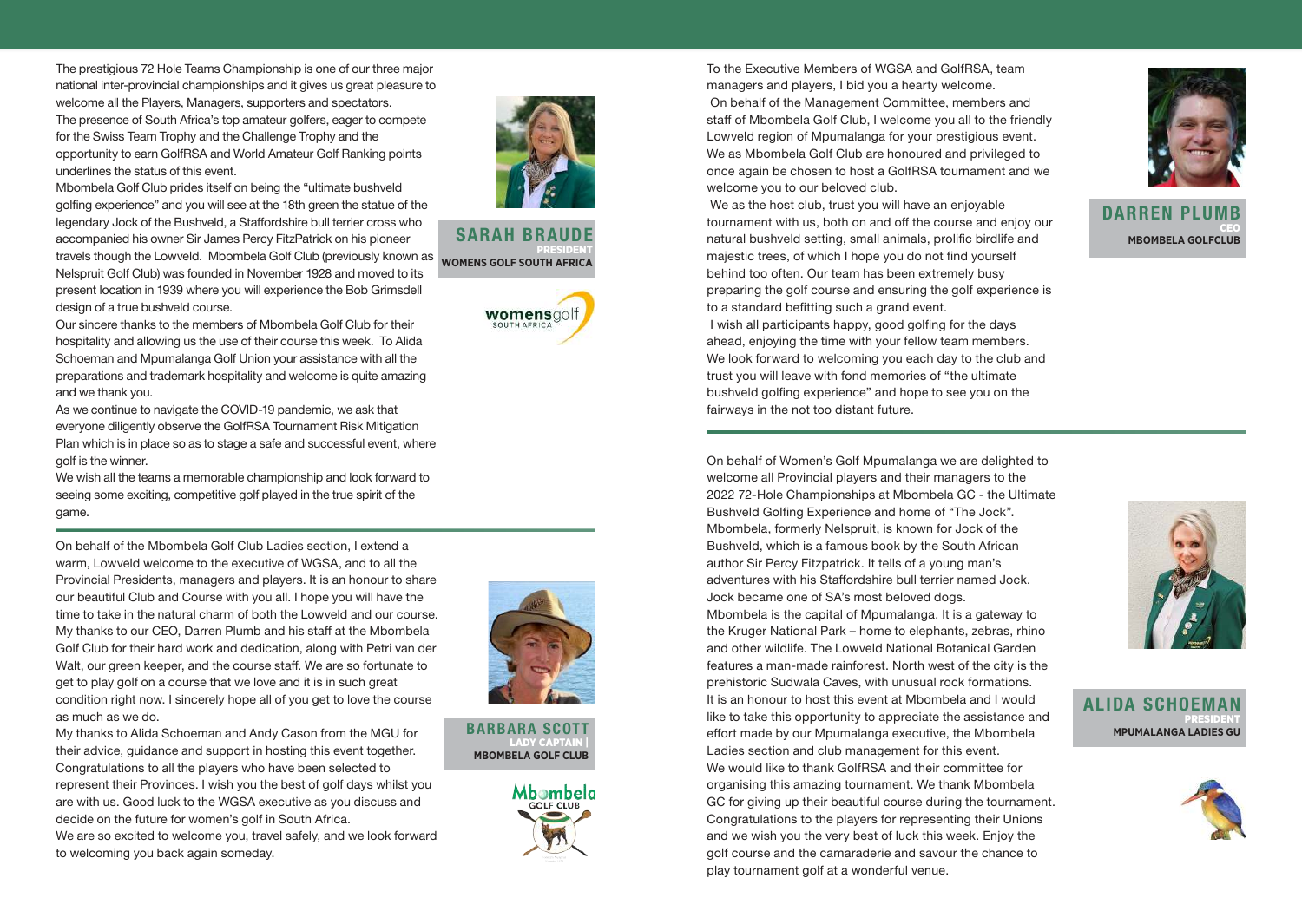# **Looking Back: 2021**

Kaylah Williams, Isabella van Rooyen and Bobbi Brown ended an 18-year winning drought for Western Province, while Border's Demi Flanagan, Kesha Louw & Lisakhanya Payiya clinched the promotion battle in the 2021 WGSA 72-Hole Team Championship at Kingswood Golf Estate.

The Western Province trio was simply superior as they marched to victory in the Swiss Team Trophy, producing three of the lowest scores over the four rounds of the stroke play team tournament.

Van Rooyen set the pace with an opening threeunder-par 69, Williams produced a five-under 67 in the third round and Brown fired a blistering seven-under 65 on the final day. The team combined for rounds of 142, 146, 137 and 136 to triumph on a winning total of 561. Border captain Flanagan said the trio stuck to a simple strategy to claim victory in the Challenge Trophy. "I knew coming into the week that it would be tough," said Flanagan. "Kingswood is a very challenging course, especially when the wind is up, and it's a lot

longer than the courses we play back home. Rounds of 152, 162, 146 and 155 saw the team finish at the top of the standings, eight shots clear of KwaZulu-Natal.



### **2022 PROGRAMME**

#### **Sunday 22 May 2022**

**Official practice round**

#### **Monday 23 May 2022**

**Swiss Team Trophy 1st round Callenge Trophy 1st round**

#### **Tuesday 24 May 2022**

**Swiss Team Trophy 2nd round Callenge Trophy 2nd Round**

**Swiss Team Trophy 3rd round Callenge Trophy 3rd round**

**Wednesday 25 May 2022**

**Swiss Team Trophy final round Callenge Trophy final round**

**Prizegiving to follow play**

#### **Mbombela Golf Club – The ultimate bushveld golfing experience**

|                            | Hole  | Par            | Length |
|----------------------------|-------|----------------|--------|
|                            |       |                | 383    |
|                            |       | $\overline{5}$ | 409    |
|                            | م.    | 3              | 163    |
|                            |       | b              | 380    |
|                            | h     | 3              | 99     |
|                            |       |                | 338    |
|                            |       |                | 337    |
|                            | 8     |                | 298    |
|                            | У     |                | 285    |
|                            | 10    |                | 330    |
|                            |       |                | 269    |
|                            | 12    |                | 300    |
|                            | 13    | З              | 112    |
| umit                       | 14    | 5              | 457    |
|                            | 15    |                | 290    |
|                            | 16    |                | 311    |
| <b>Called 2000 careers</b> | 17    | З              | 110    |
|                            | 18    |                | 324    |
|                            | Total |                | 5195   |



**Live scoring** will once again be available on the GolfRSA website **www.golfrsa.com** to enable friends and family at home to follow their favourite players.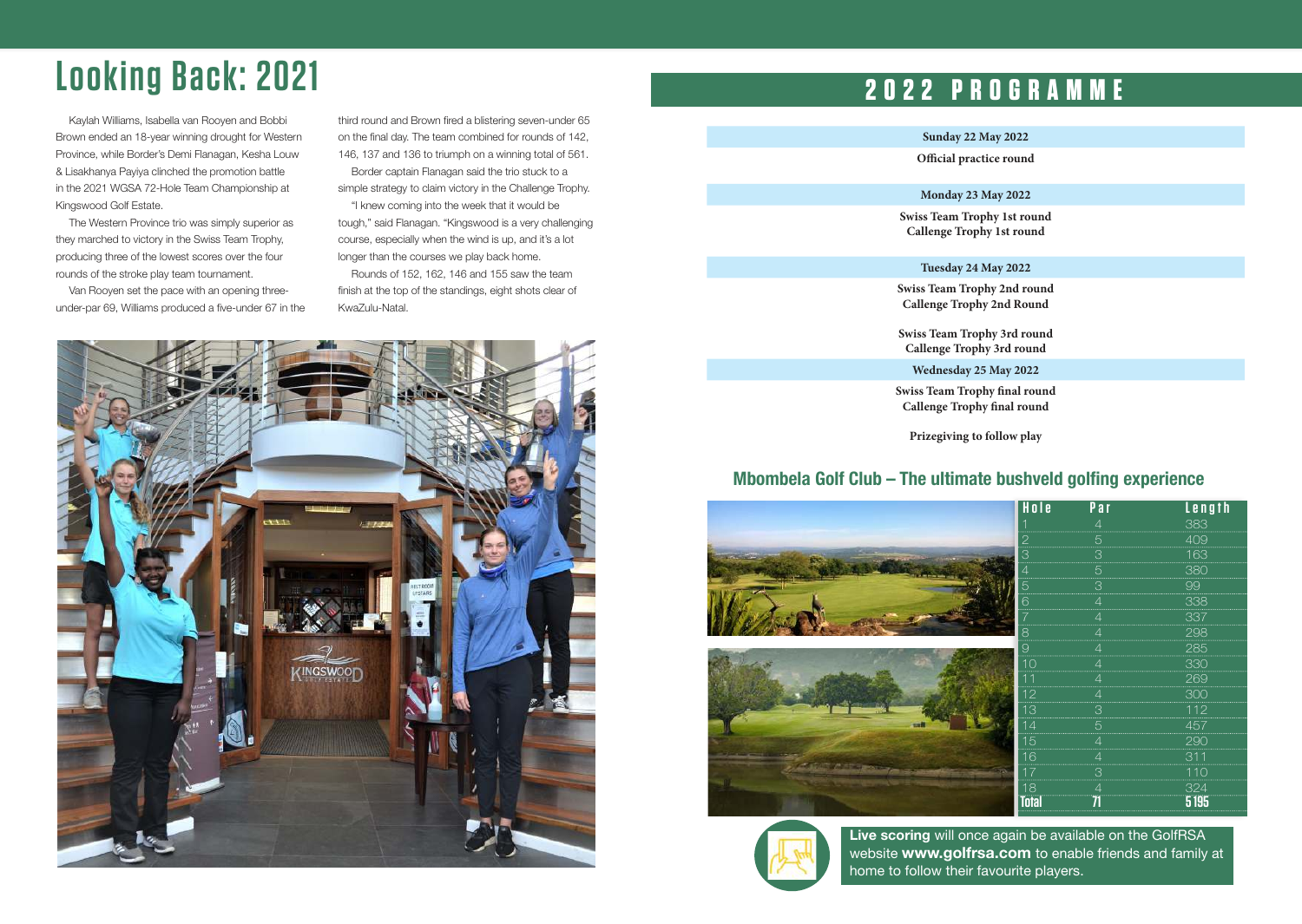### **2022 TEAMS**

| <b>Swiss Team Trophy</b>  |                               |                             |                             |                        |  |
|---------------------------|-------------------------------|-----------------------------|-----------------------------|------------------------|--|
| <b>Boland A</b>           | <b>Border</b>                 | <b>Central Gauteng A</b>    | <b>Central Gauteng B</b>    | <b>Ekurhuleni</b>      |  |
| Ineke Brynard             | Dondashi Millie               | Marine Legentil (c)         | Stephanie Barbaglia         | Kaylan Boshoff         |  |
| Renee Liebenberg (c)      | Tanya Louw                    | Kaiyuree Moodley            | Cara Ford (c)               | Kiera Floyd (c)        |  |
| Megan Streicher           | Kesha Louw                    | Samantha Whateley           | Cara Ford (c)               | Kyra van Kan           |  |
| Manager:<br>Vanessa Smith | Manager:<br><b>Issy Cocks</b> | Manager:<br>Yasmine Johnson | Manager:<br>Yasmine Johnson | Manager:<br>Lynda Smit |  |

| <b>Gauteng North</b>  | <b>KwaZulu-Natal A</b>             | <b>Mpumalanga</b>       | <b>Western Province A</b>   | <b>Western Province B</b>       |  |
|-----------------------|------------------------------------|-------------------------|-----------------------------|---------------------------------|--|
| Bronwyn Doeg          | Liezl Smit (c)                     | Bea Breedt              | Bobbi Brown                 | Anita Chen (c)                  |  |
| Zane Kleynhans        | Marlie Smit                        | Chante Boonstra         | Jordan Rothman              | Erica Chen                      |  |
| Holly Lau             | Olivia Wood<br>Nicola Schoeman (c) |                         | Vicki Traut (c)             | Kaitlyn van der Vyver           |  |
| Manager:<br>Pat Roets | Manager:<br>Sue Rohwer             | Manager:<br>Rose Powell | Manager:<br>Yasmine Johnson | Manager:<br><b>Hayley Davis</b> |  |

#### **Challenge Trophy**

| <b>Boland B</b>           | <b>Central Gauteng C</b>    | <b>Eastern Province</b> | <b>Ekurhuleni B</b>    | <b>Free State</b>           |
|---------------------------|-----------------------------|-------------------------|------------------------|-----------------------------|
| Kim Boshoff               | Shannon Berry (c)           | Heather Kruger (c)      | Keira Howroyd          | Chere Myburgh               |
| Alessia Goussard          | Gia Raad                    | Zahn Scholtz            | Tayla Howroyd (c)      | Ellandri van Heerden        |
| Karin Watts (c)           | <b>Casev Twidale</b>        | Chante van Zyl          | Nicole Strydom         | Gabrielle Venter (c)        |
| Manager:<br>Vanessa Smith | Manager:<br>Janine Meyburgh | Manager:<br>Ilze Botha  | Manager:<br>Lynda Smit | Manager:<br>Louise Hattingh |

| <b>Gauteng North B</b> | <b>KwaZulu-Natal B</b>   | Limpopo                   | <b>North West</b>           | <b>Southern Cape</b>      |
|------------------------|--------------------------|---------------------------|-----------------------------|---------------------------|
| Lameez Kourie          | <b>Charlotte Millard</b> | Luzaan Combrinck (c)      | Kaitlin Fensham             | Carey Doddy               |
| Heidi van der Berg     | Julia Saulez             | Stephanie Robbertse       | Megan Marais                | Jasmine Furstenburg       |
| Lea van der Merwe      | Kayla Saunders           | Janike van der Merwe      | Marne van der Merwe         | Sylken November           |
| Manager:<br>Ella Cole  | Manager:<br>Nicci Taylor | Manager:<br>Rowena Kraidy | Manager:<br>Anita Lamprecht | Manager:<br>Rita Herholdt |

## **PAST WINNERS**

| <b>YEAR</b>  | Venue                      | <b>SWISS</b>                    | <b>CHALLENGE</b> | <b>INDIVIDUAL</b>                   | <b>SCORE</b> |
|--------------|----------------------------|---------------------------------|------------------|-------------------------------------|--------------|
| 2021<br>2020 | Kingswood<br>No tournament | <b>Western Province</b>         | Border           | Isabella van Rooyen                 | $-4$         |
| 2019         | Maccauvlei                 | Ekurhuleni A                    | Mpumalanga B     | Caitlyn Macnab                      | $+2$         |
| 2018         | Waterkloof                 | Gauteng North A                 | Ekurhuleni B     | Caitlyn Macnab/<br>Danielle du Toit | $+3$         |
| 2017         | Polokwane                  | KwaZulu-Natal A                 | Gauteng C        | Michaela Fletcher                   | -3           |
| 2016         | Middelburg                 | Gauteng A                       | Ekurhuleni A     | Ivanna Samu                         | $+2$         |
| 2015         | East London                |                                 |                  | Eleonora Galletti/                  | $-5$         |
|              |                            |                                 |                  | Ivanna Samu                         |              |
| 2014         | Mossel Bay                 | KwaZulu-Natal A                 | Southern Cape A  | Carrie Park                         | $+10$        |
| 2013         | Maccauvlei                 | Gauteng North A                 |                  | Nobuhle Dlamini                     | -3           |
| 2012         | Polokwane                  | Gauteng North A                 |                  | Kim Williams                        | $+2$         |
| 2011         | Langebaan                  | Gauteng North A                 |                  |                                     |              |
| 2010<br>2009 | Gracelands<br>East London  | Gauteng North A<br>North West A |                  |                                     |              |
| 2008         | <b>Wingate Park</b>        | Gauteng North A                 |                  |                                     |              |
| 2007         | Polokwane                  | Southern Cape A                 |                  |                                     |              |
| 2006         | Humewood                   | Southern Cape A                 |                  |                                     |              |
| 2005         | Rondebosch                 | Gauteng A                       |                  |                                     |              |
| 2004         | Mossel Bay                 | Southern Cape A                 |                  |                                     |              |
| 2003         | East London                | Western Province A              |                  |                                     |              |
| 2002         | Durban CC                  | KwaZulu-Natal A                 |                  |                                     |              |
| 2001         | Wanderers                  | Gauteng A                       |                  |                                     |              |
| 2000         | <b>Silver Lakes</b>        | Gauteng A                       |                  |                                     |              |
| 1999         | Mt Edgecombe               | Gauteng A                       |                  |                                     |              |
| 1998         | Randpark                   | Transvaal                       |                  |                                     |              |
| 1997         | Durban CC                  | <b>Western Province</b>         |                  |                                     |              |
| 1996         | Roodepoort                 | Transvaal                       |                  |                                     |              |
| 1995         | Royal Durban               | Transvaal                       |                  |                                     |              |
| 1994         | Houghton                   | Transvaal                       |                  |                                     |              |
| 1993         | Mt Edgecombe               | Free State/N Cape               |                  |                                     |              |
| 1992         | Killarney                  | Transvaal                       |                  |                                     |              |
| 1991         | Durban CC                  | Transvaal                       |                  |                                     |              |
| 1990<br>1989 |                            | Transvaal<br>Transvaal          |                  |                                     |              |
| 1988         |                            | Transvaal                       |                  |                                     |              |
| 1988         |                            | Natal                           |                  |                                     |              |
| 1987         |                            | Transvaal                       |                  |                                     |              |
| 1986         |                            | Transvaal                       |                  |                                     |              |



**Womens Golf South Africa** and **GolfRSA** are proud to be associated with **Nomads.**